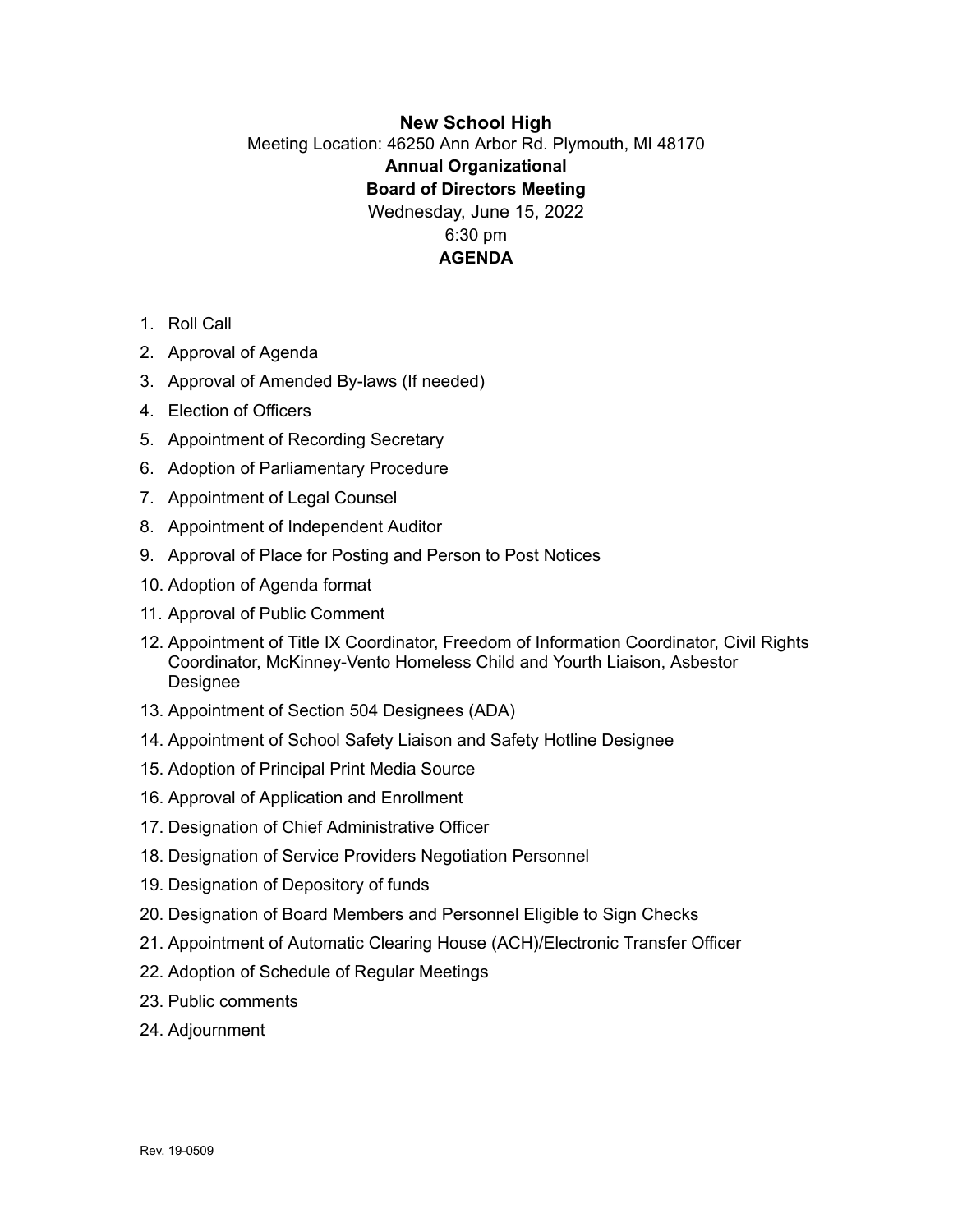## **New School High**

*(734) 386 6601*

## **Budget Hearing Meeting Location: New School High 46250 Ann Arbor Rd Plymouth MI 48170**

#### **Wednesday, June 15, 2022 6:30 pm AGENDA**

| Item                                                                        | Responsible | <b>Action Required</b> |
|-----------------------------------------------------------------------------|-------------|------------------------|
| 1. Call to Order and Roll Call                                              | Nic Cooper  |                        |
| <b>Public Comment</b> * (limited to agenda items)<br>2 <sub>1</sub>         |             |                        |
| <b>Approval of Agenda</b>                                                   | Nic:        | Motion needed          |
| 4. Action Items<br>A. New Business<br>a. Approval of 2022-23 Initial Budget | Nic.        | Motion needed          |
| 5.<br><b>Extended Public Comment *</b><br>(Items not on agenda only)        | Nic.        |                        |
| <b>Adiournment</b>                                                          | Nic.        | Motion needed          |

\*Individuals wishing to address the Board of Directors are required to sign in with the Board Secretary prior to the start of the meeting. Individual comments are limited to no more than 2 minutes each and a total time allowance not to exceed 15 minutes. The Board will not verbally respond to public comments but may follow up in the most appropriate and time-effective manner.

Complaints or concerns regarding Board members or school employees associated with the Academy shall first be addressed in writing and delivered to the Board President at least 5 days prior to the Board meeting or such complaints or concerns shall not be heard by the Board. The Board will not verbally respond to public comments but may follow up in the most appropriate and *time-effective manner*.

Board meeting minutes may be viewed at the New School High office (46250 Ann Arbor Rd. Plymouth, MI (734) 386 6601) **or [www.newschoolhigh.org](http://www.newschoolhigh.org) .**

New School High is committed to academic excellence, creativity, community engagement, and the nurturing and development of compassionate and responsible human beings through a personalized liberal arts education led by master teachers and enhanced by the *resources of the community.*